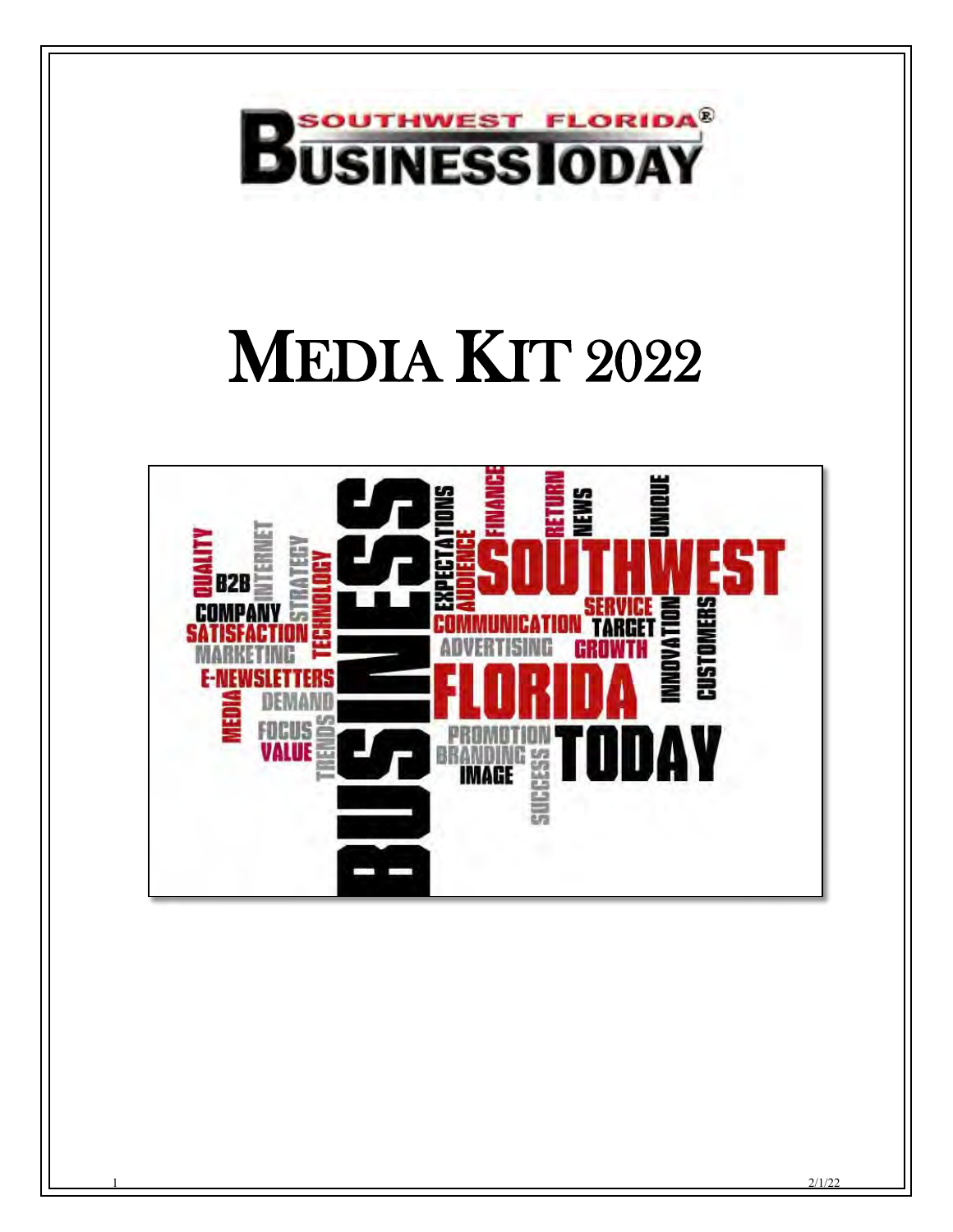

The mission of **Southwest Florida Business Today** is to provide the best business-to-business "marketplace" where business owners and executives operating in Southwest Florida buy and sell goods via the exchange of news-you-can-use, advertising, and information.

#### **Here are the questions we ask ourselves about every article we write:**

- Is it about business in Southwest Florida?
- Is it important to businesses in Southwest Florida?
- + Is it timely?
- + Is it accurate?
- $\div$  Is it the truth?

### **Editorial Topics**

Here are the vital business topics we will be covering in every issue of **Southwest Florida Business Today**:

- In-depth coverage of local news stories that most impact the Southwest Florida business community.
- $\div$  Business advice on a broad range of topics and situations facing business owners and executives in Southwest Florida today.
- Updates on "What's New" with individual businesses and the people that work in the Southwest Florida business community.
- Educational materials, tools, resources and classes available to Southwest Florida business executives.
- Legislative updates and how they impact the operation of Southwest Florida business.
- Market updates to keep business owners and executives current with changes in the economic climate of Southwest Florida.

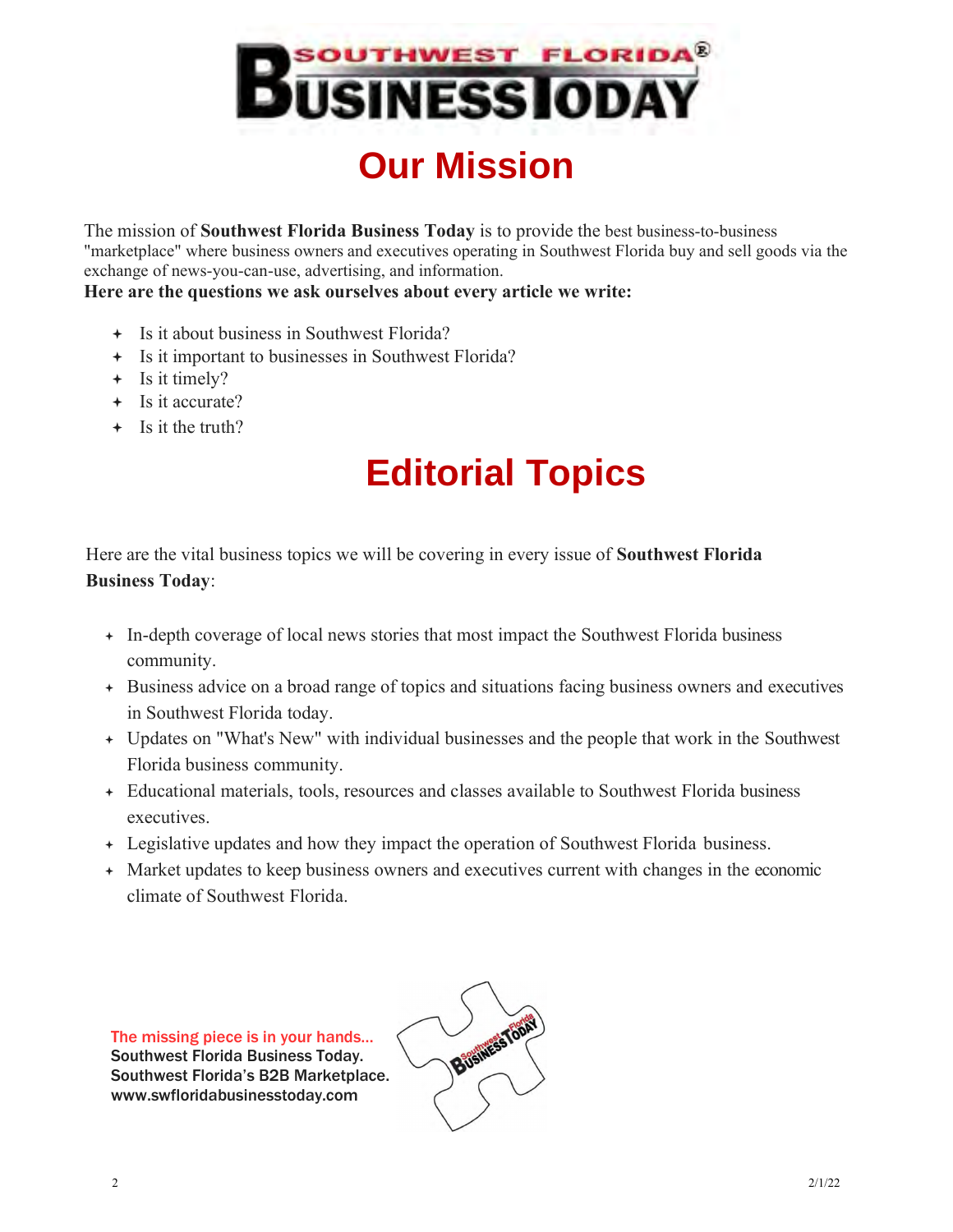

Print circulation is currently to 750 distribution points in Fort Myers, Naples, Cape Coral, Estero and Bonita Springs. The newspaper is direct-delivered to business decision makers.

Zoning and product dissemination is available through SWFBT's print delivery system. Total print distribution is 8,500 copies: that's 50,000 readers in-print and online.

Each distribution point must have walk-in traffic from business owners/professionals.

Twelve percent of total print distribution is direct-mailed to top executives at the top revenue companies in Lee and Collier counties each month.

#### **DIGITAL REACH**

Every month there are 3,000 visitors to our website, primarily to view the digital version of the newspaper, primarily 25-45 years old; the perfect complement to our print readership demographics.

#### **TOTAL PRINT CIRCULATION INCLUDES LEE & COLLIER COUNTIES**

Commercial Builders Commercial Banks Insurance Companies Government Offices Copy Services **Accountants** Printers Attorneys Manufacturers Coffee Shops Sign Companies Executive Suites Car Rental Offices **Hotels** 

Communications Companies Advertising/Public Relations Photography Companies Employment Agencies Financial Companies Mailing/Shipping Companies Commercial Realtors Security Services Colleges/Universities Breakfast/Luncheon Restaurants Computer Services Office Buildings Auto Repair Shops Architectural Firms

#### **DIGITAL**

SWFBT is also online with our regularly updated website, www.swfloridabusinesstoday.com, where SWFBT provides content that is completely different from the print publication. The newspaper is also available digitally there to our 3,000 visitors/month for up to 100,000 impressions/month.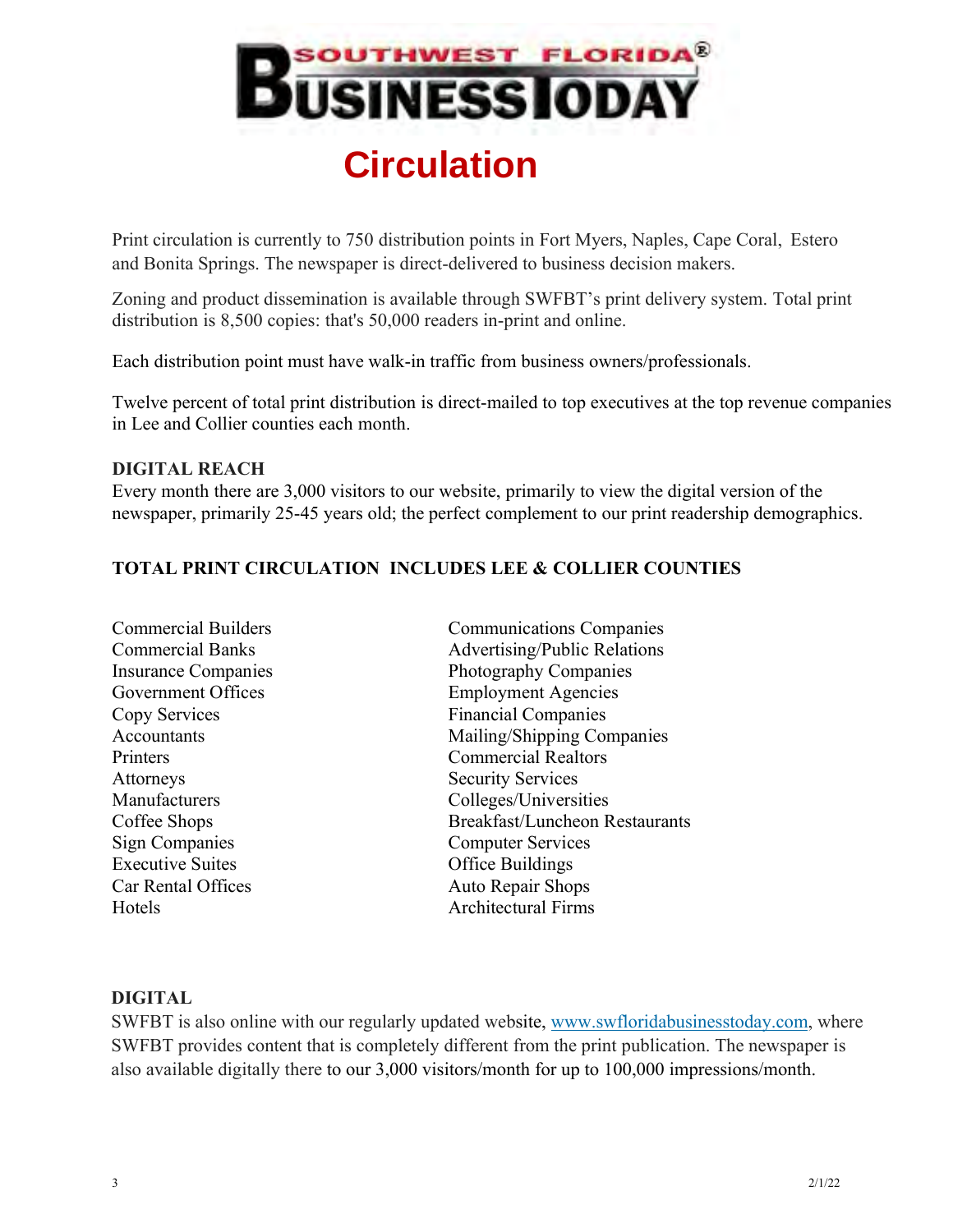

# **Presents The**



# Advertising Business Cards

#### 3<sup>1</sup> /4 inches wide by 2 inches tall

*Ad appears in "In Business Since" Monthly Feature*

|                  | <b>Rates</b> |           |  |
|------------------|--------------|-----------|--|
|                  | <b>BW</b>    | <b>4C</b> |  |
| <b>Open</b>      | \$95         | \$140     |  |
| <b>4 Issues</b>  | <b>\$85</b>  | \$130     |  |
| <b>8 Issues</b>  | \$75         | \$120     |  |
| <b>13 Issues</b> | <b>\$65</b>  | \$110     |  |

Initial design & setup fee: \$50

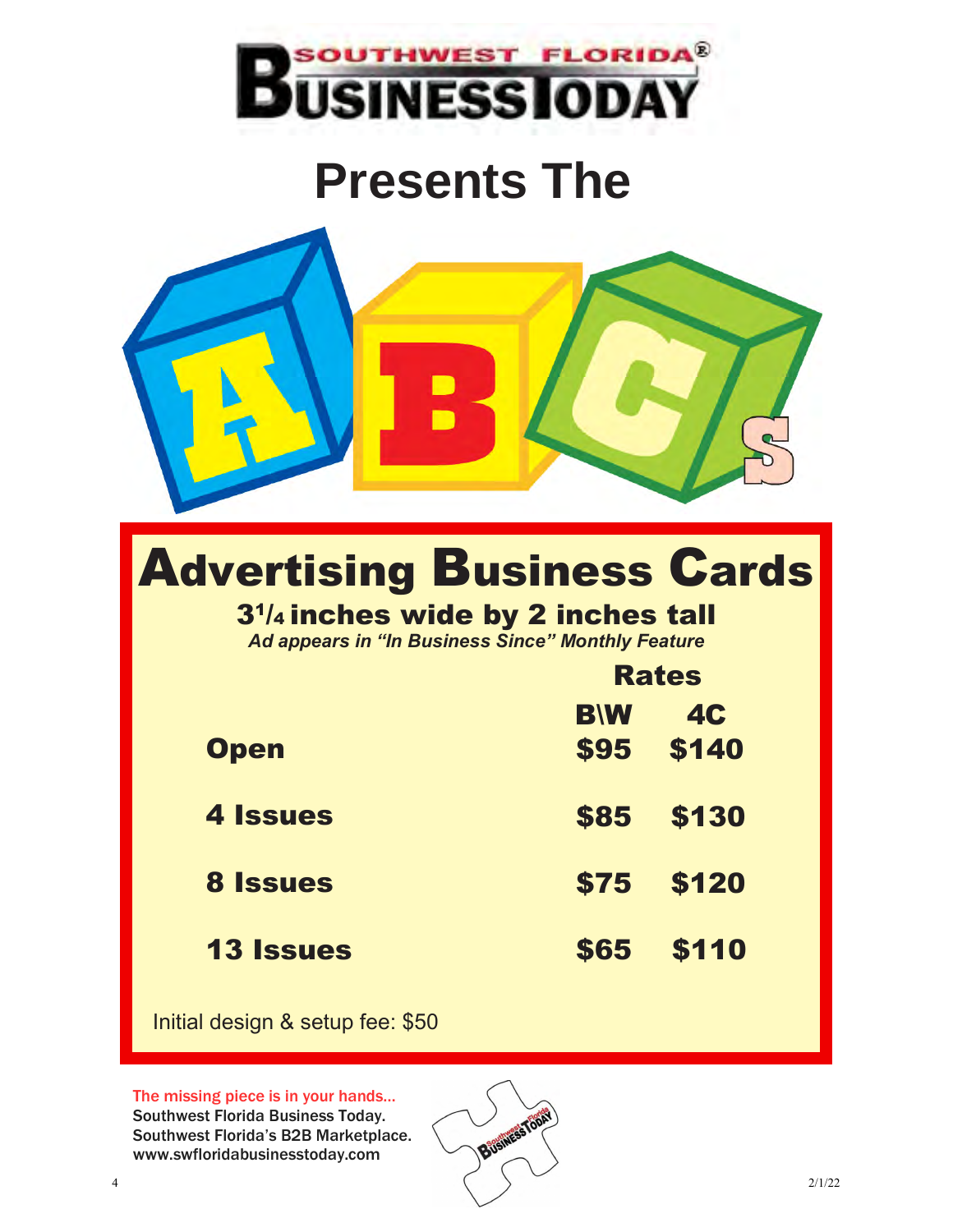

# **Presents The Commercial Real Estate Services Directory**

### Advertising Business Cards

3<sup>1</sup> /4 inches wide by 2 inches tall

*Ad appears in the Commercial Real Estate Monthly Feature*

|                  | <b>Rates</b> |           |  |
|------------------|--------------|-----------|--|
|                  | <b>BW</b>    | <b>4C</b> |  |
| <b>Open</b>      | <b>\$95</b>  | \$140     |  |
| <b>4 Issues</b>  | \$85         | \$130     |  |
| <b>8 Issues</b>  | \$75         | \$120     |  |
| <b>13 Issues</b> | \$65         | \$110     |  |

Business Tools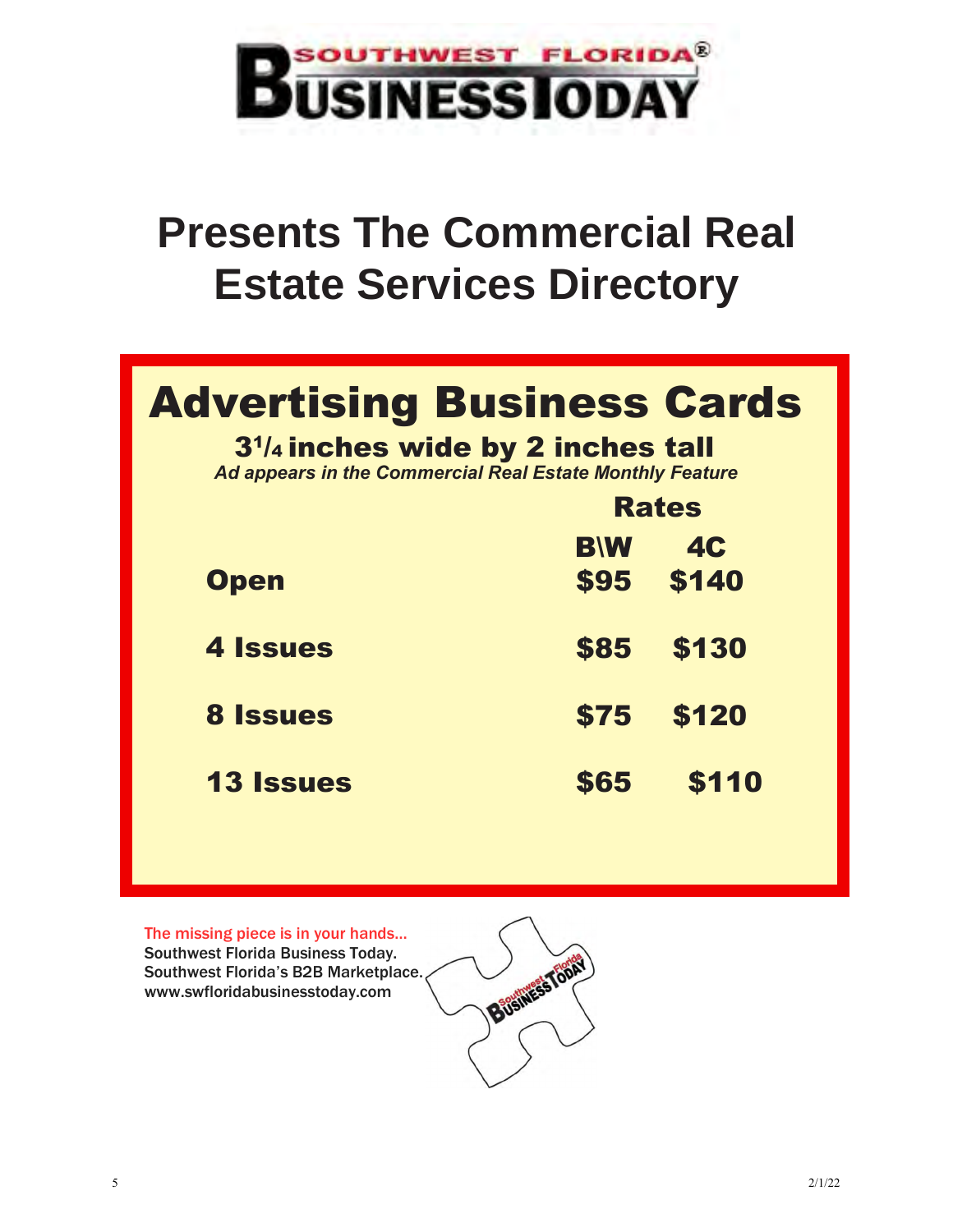

# **REACH DECISION MAKERS**

**Build your company identity Become a**

# **Feature Sponsor**

**SponsorBanners 10" wide by 1" deep available for the following features:**

**1. Page 3 (Black & White)**

**2. "In Business Since" Business Directory**

**199** per issue **Open \$239 per issue**

**13 times \$139 per issue Open \$159 per issue** Sponsor Ads stay with feature regardless of where feature appears

**3. Next to Newspaper ContactInformation (Black & White) 7 1 /2" wide by 1" high**

### **FRONT PAGE OPPORTUNITIES**

**Top Right Corner Sponsor**  $3"$  wide  $\times$  0  $0$ Includes  $\frac{1}{2}$  of 13x **\$165** per issue or \$215 per issue **Front Page Sponsor Banner**  $10"$  wide  $\bigcirc$   $D$   $\neq$   $ep$ Include Syror 13x **\$309** per issue or \$409 per issue

**[Email publisher@swfloridabusinesstoday.com](mailto:Email%20publisher@swfloridabusinesstoday.com)**

**Call 239-573-9732**

The missing piece is in your hands… Southwest Florida Business Today. Southwest Florida's B2B Marketplace. [www.swfloridabusinesstoday.com](http://www.swfloridabusinesstoday.com/)

Business Tobal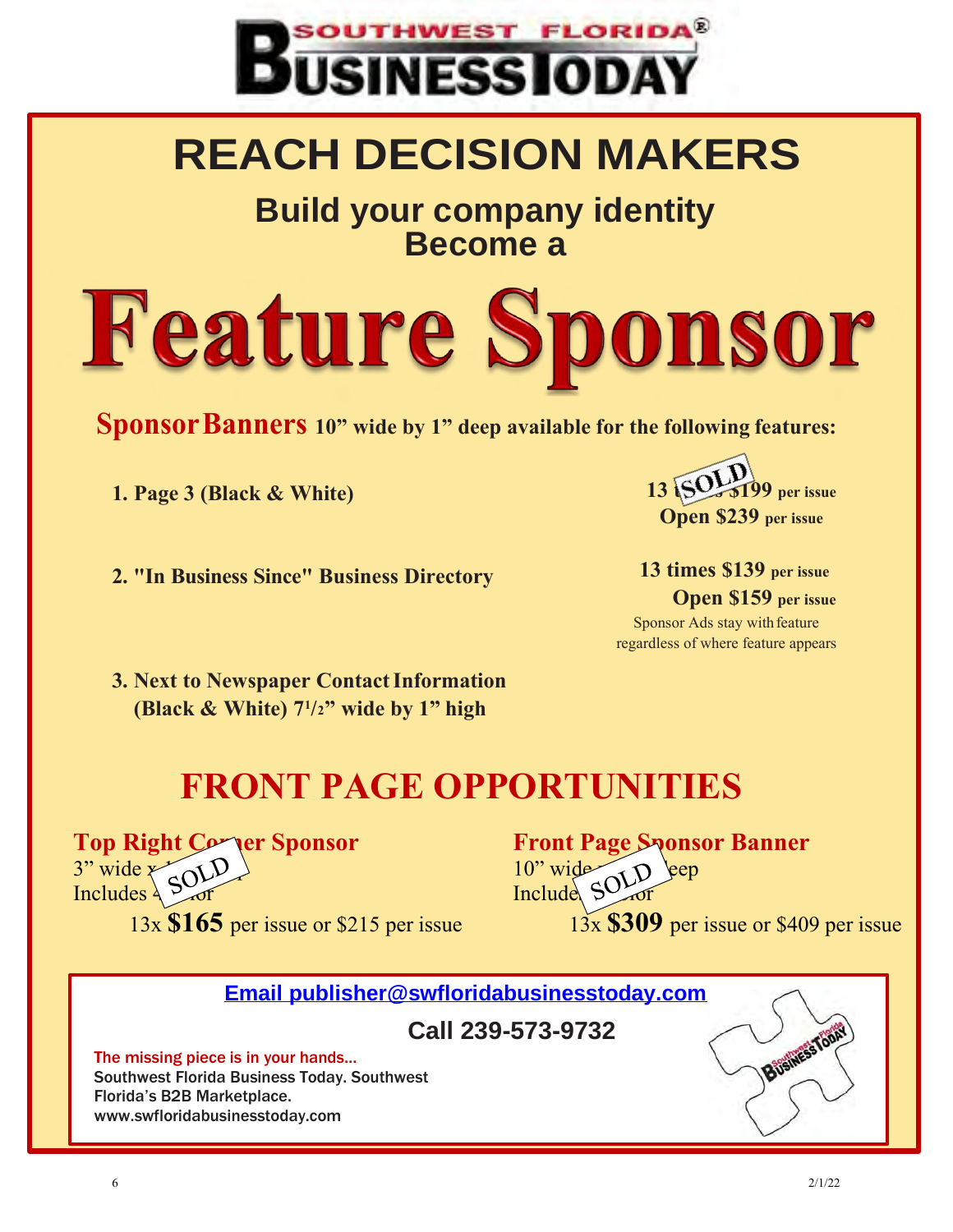

PUBLICATION DAY IS THE FIRST OF EACH MONTH

**News**: Ten Days Prior to Publication

**Display advertising**: **Refer to the current SWFBT Deadline Calendar**

**Proof**: 5 p.m. Thursday the Week Prior to Publication Date **Final**: 5 p.m. Friday the Week Prior to Publication Date **System Ready Material:** Noon Monday after Final Deadline

#### **Eblast & Web: Reservation and material due 5 days prior to desired posting/send date**

#### **Preprints**:

5 Days Prior to Publication Print & Deliver: 10 Days Prior to Publication

**Shipping information**: All preprints must be delivered to The Letter Box, 936 Country Club Blvd., Cape Coral, FL. Shipments are accepted between 8:30 a.m. and 4:30 p.m., Monday through Friday. Closed Saturdays, Sundays and holidays.

| Ad size                      | Inches (W) | Inches (D)   |                |  |
|------------------------------|------------|--------------|----------------|--|
| Full Page                    | 10         | $\mathbf{X}$ | 16             |  |
| Three Quarter Page           | 10         | X            | 12             |  |
| Half Page Horizontal         | 10         | X            | 8              |  |
| <b>Half Page Vertical</b>    | 5          | $\mathbf{X}$ | 16             |  |
| Quarter Page Horizontal      | 10         | X            | 4              |  |
| Quarter Page Vertical        | 5          | X            | 8              |  |
| Eighth Page Horizontal       | 5<br>X     |              | 4              |  |
| Eighth Page Vertical         | 2.5        | $\mathbf{X}$ | 8              |  |
| <b>Business Card</b>         | 3.25       | X            | $\overline{2}$ |  |
| Double Business Card (H)*    | 6.5        | $\mathbf{X}$ | $\overline{2}$ |  |
| Double Business Card $(V)^*$ | 3.25       | X            | 4              |  |

#### **Mechanicals**

\*Equivalent to Sixteenth Page

#### The missing piece is in your hands… Southwest Florida Business Today. Southwest Florida's B2B Marketplace. [www.swfloridabusinesstoday.com](http://www.swfloridabusinesstoday.com/)



#### **Print Specifications**

- All ads submitted should be a PDF file format.
- EPS, JPG or TIF files may also be acceptable.
- All fonts must be embedded/included in the file.
- Files must be either grayscale or CMYK with a minimum resolution of 200 DPI, without spot colors or overprints.
- Type size minimum: 8 point
- Reverse type size minimum: CMYK 10 point; Process - 12 point
- Black type should be built in black, not 4-color.

#### **Digital Specifications**

- Sponsored/sidebar ad: 300w x 250h pixels.
- Banner ad: 468w x 60h pixels.

#### **Email Specifications**

We accept HTML or JPG files 600 px wide

Send digital photos in highest resolution possible. Send ad files via email to

[publisher@swfloridabusinesstoday.com. S](mailto:publisher@swfloridabusinesstoday.com)end all editorial art to editor@swfloridabusinesstoday.com.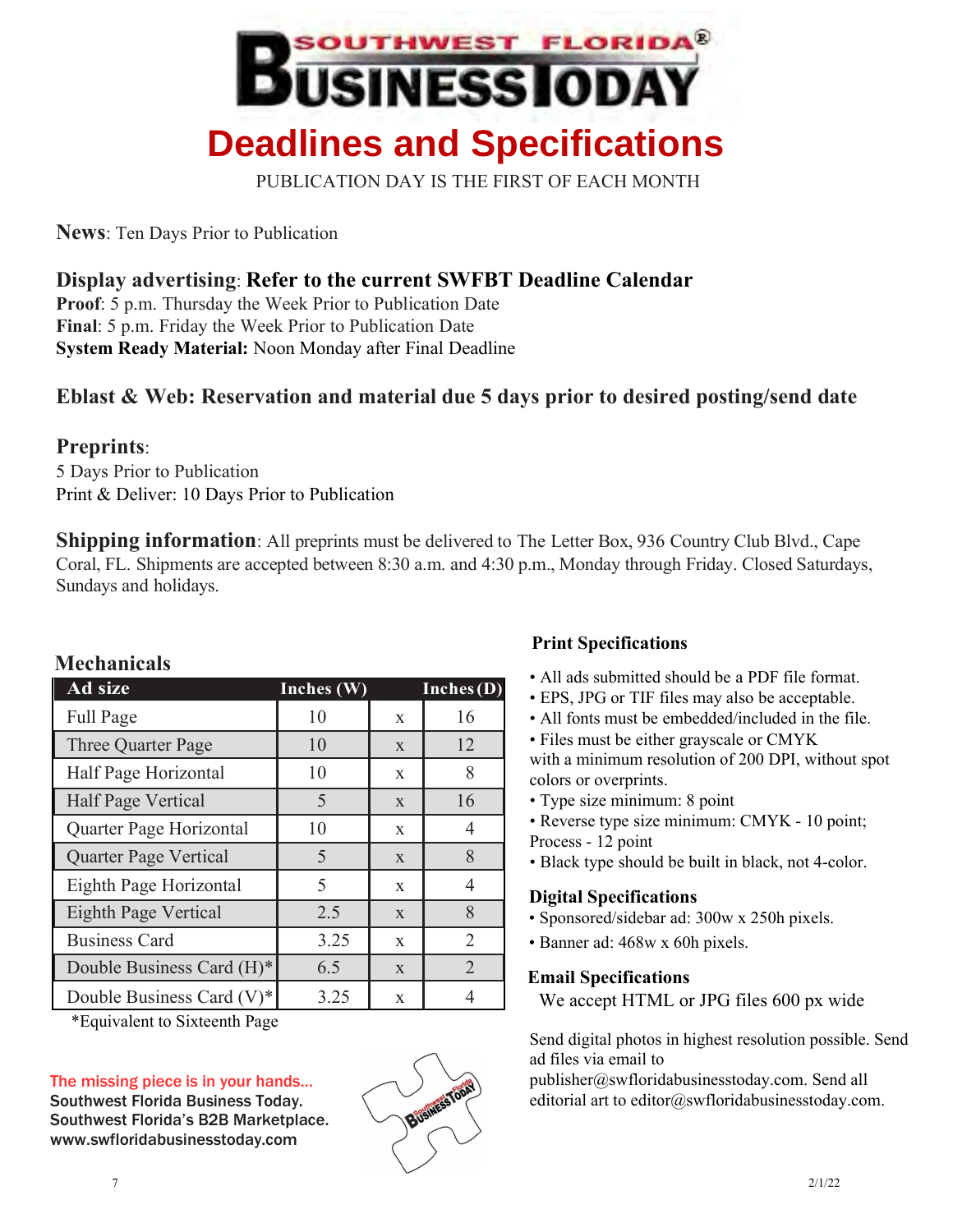

1030 SE 9th Avenue, # 152299 Cape Coral, FL 33915-2299 Tel. 239-573-9732 [www.swfloridabusinesstoday.com](http://www.swfloridabusinesstoday.com/)

#### **2022 DEADLINE CALENDAR DELIVERED BY THE 1ST OF EVERY MONTH**

| <b>Issue</b><br><b>Month</b> | <b>Editorial</b><br>Focus*                                                      | <b>Deadline</b><br>NEWS (5pm Wed.)                                         | <b>Deadline</b><br>ADS (5pm Fri.)<br><b>Space/Proof</b> | S/R Ad<br><b>Material</b><br><b>Deadline</b><br>(12pm M) | <b>Pub. Date</b><br>(Fri.) |
|------------------------------|---------------------------------------------------------------------------------|----------------------------------------------------------------------------|---------------------------------------------------------|----------------------------------------------------------|----------------------------|
| Jan. 2022                    | Commercial<br><b>Real Estate</b>                                                | Dec. 8                                                                     | Dec. 10                                                 | Dec. 13                                                  | Dec. 17                    |
| February                     | <b>Financial Review</b>                                                         | Jan. 12                                                                    | Jan. 14                                                 | Jan. 17                                                  | Jan. 21                    |
| March                        | <b>Local Companies</b><br>To Watch<br><b>CRE/Construction &amp; Development</b> | Feb. 9                                                                     | Feb. 11                                                 | Feb. 14                                                  | Feb. 18                    |
| April                        | Legal & Security<br><b>CRE Qtrly Review</b>                                     | Mar. 9                                                                     | Mar. 11                                                 | Mar. 14                                                  | Mar. 18                    |
| May                          | <b>Small Business</b>                                                           | Apr. 13                                                                    | Apr. 15                                                 | Apr. 18                                                  | Apr. 22                    |
| June                         | <b>Disaster Services</b>                                                        | May 11                                                                     | May 13                                                  | May 16                                                   | May 20                     |
| July                         | Technology<br><b>CRE Qtrly Review</b>                                           | Jun. 15                                                                    | Jun. 17                                                 | Jun. 20                                                  | Jun. 24                    |
| August                       | <b>Business Services</b><br><b>CRE/Construction &amp; Development</b>           | Jul. 13                                                                    | Jul. 15                                                 | Jul. 18                                                  | Jul. 22                    |
| September                    | Manufacturing                                                                   | Aug. 10                                                                    | Aug. 12                                                 | Aug. 15                                                  | Aug. 19                    |
| October                      | Entrepreneurs<br><b>CRE Qtrly Review</b>                                        | Sep. 14                                                                    | Sep. 16                                                 | Sep. 19                                                  | Sep. 23                    |
| November                     | Anniversary<br>Edition                                                          | Oct. 12                                                                    | Oct. 14                                                 | Oct. 17                                                  | Oct. 21                    |
| December                     | Looking Back,<br>Looking Ahead<br><b>CRE/Construction &amp; Development</b>     | Nov. $9$                                                                   | Nov. 11                                                 | Nov. 14                                                  | Nov. 18                    |
| Jan. 2023                    | Commercial<br><b>Real Estate</b>                                                | Dec. 7                                                                     | Dec. 9                                                  | Dec. 12                                                  | Dec. 16                    |
|                              |                                                                                 | *CRE Monthly runs every issue: the CRE Qtrly Review is an expanded edition |                                                         |                                                          |                            |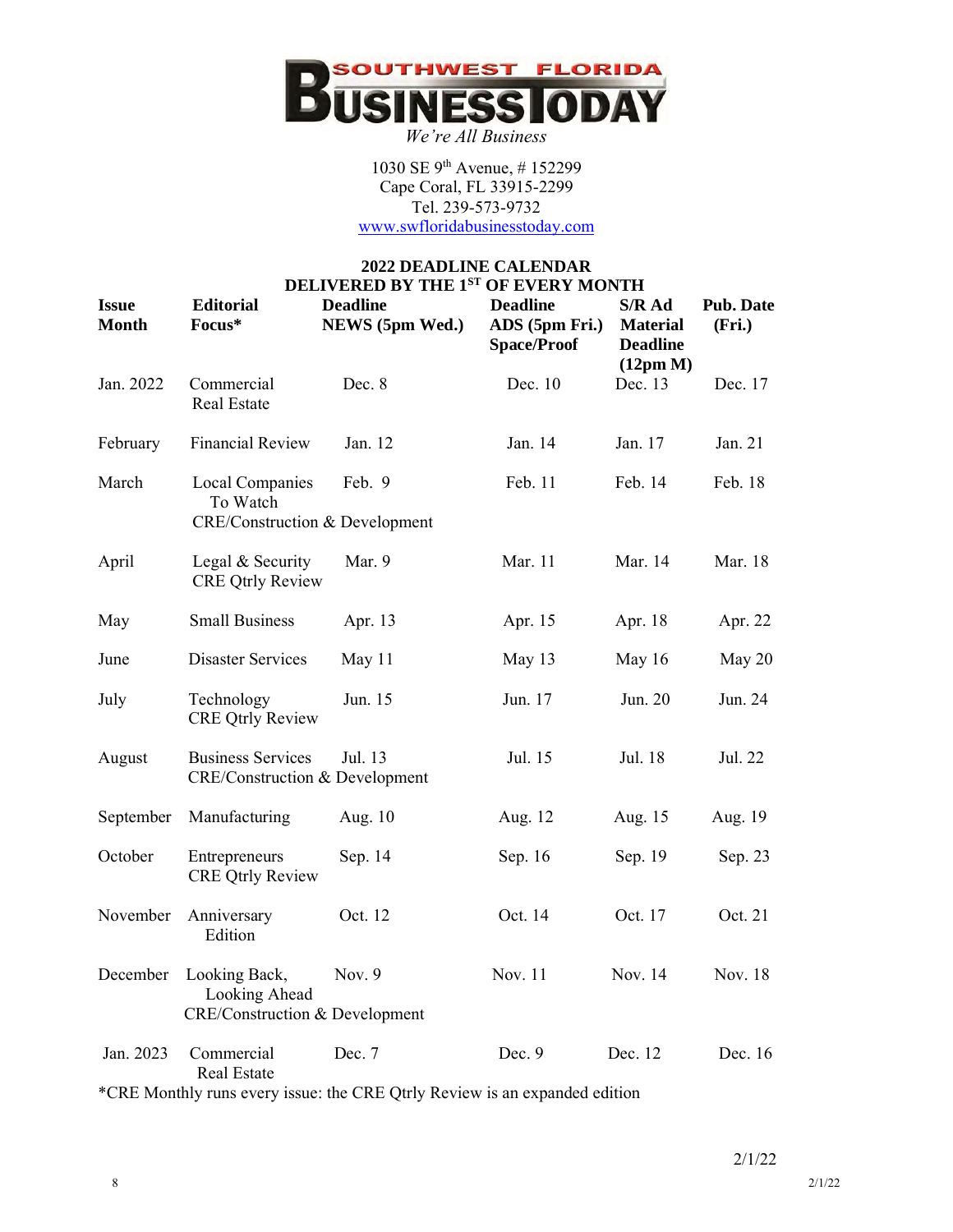## **OUTHWEST FLORIDA® DUSINESSIODA Advertising Policies & Conditions**

- ◆ The Publisher's Liability for any error in any advertisement will be limited to the cost of the space occupied by the error. In the event of a Publisher's error advertising goods at less than the specified price, the Publisher will furnish a letter to the advertiser, noting the error and stating the correct price, but will not assume any liability for goods sold at the incorrect price. The Publisher assumes liability for only the first publication date of a multiple run when an error occurs.
- ◆ Advertising submitted past proof-copy deadline shall be published at the risk of the advertiser. The Publisher will not accept responsibility for nor issue credit on errors made on such advertisements. This condition will also apply to ads run when proofs are returned past deadline. Ads cancelled past the published deadline will be removed if possible. The cancellation fee is 50% of the ad's value.
- ◆ Only preferred positions covered specifically by a special rate are guaranteed. The Publisher will attempt to meet all other requests. Since these requests are not guaranteed, however, credit will not be issued for placement of any other advertisements.
- $\blacklozenge$  Claims for adjustment of errors must be made no later than thirty (30) days after publication date upon which said error occurred. Claims submitted past this time limit will not be honored.
- ◆ For the mutual protection of its publications, its advertisers and its readers, the Publisher reserves the right to revise or reject any advertisement.
- ◆ All advertising is accepted on a prepaid basis unless credit has been approved. Pay with your American Express, Visa or Master Card.
- ◆ Terms of payment for customers with approved credit are due on or before the twenty-fifth (25) of the month for advertising published for advertiser in the month previous; provided, however, the Publisher may at any time demand payment at time of delivery of copy for insertion.
- $\blacklozenge$  The Publisher reserves the right to revise rates on thirty (30) days written notice to the advertiser. In this event, the advertiser may, by written notice within (3) days of the effective date of the revised rates, terminate any advertising agreement without penalty.
- ◆ All advertising rates are non-commissionable.
- ◆ The advertiser and/or the advertising agency agrees to defend and indemnify the Publisher against any and all liability, loss or expenses arising from claims of libel, unfair competition, unfair trade practices, infringement of trademarks, copyrights, trade names, patents or proprietary rights or violation of rights of privacy resulting from the publication of the advertiser's advertisement.

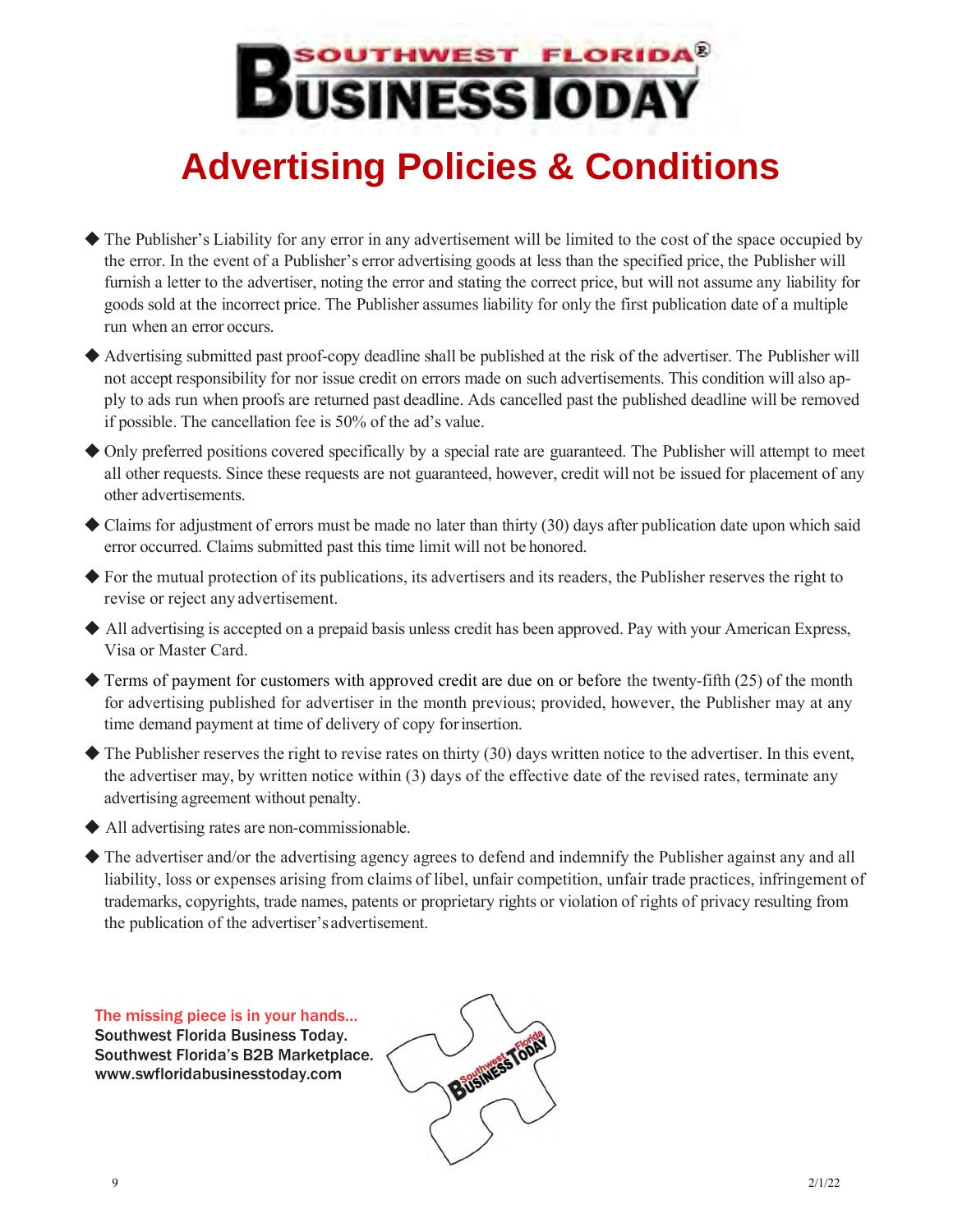### **Top 10 Reasons to Advertise in**



#### *Our newspaper is:*

- *1. A multi-platform business communications company that includes a nationally recognized niche publication*
- *2. Delivered to the business decision makers you need to reach*
- *3. Current, carrying your timely marketing message*
- *4. Comprehensive local business news*
- *5. Committed to serving its readers and customers responsibly*
- *6. Credible and reliable original content, not publishedanywhere else*
- *7. Customer focused, seeking your input and ideas*
- *8. Targeted to the Southwest Florida business market*
- *9. About business in Southwest Florida*
- *10. News important to business owners and professionals operating in Southwest Florida*

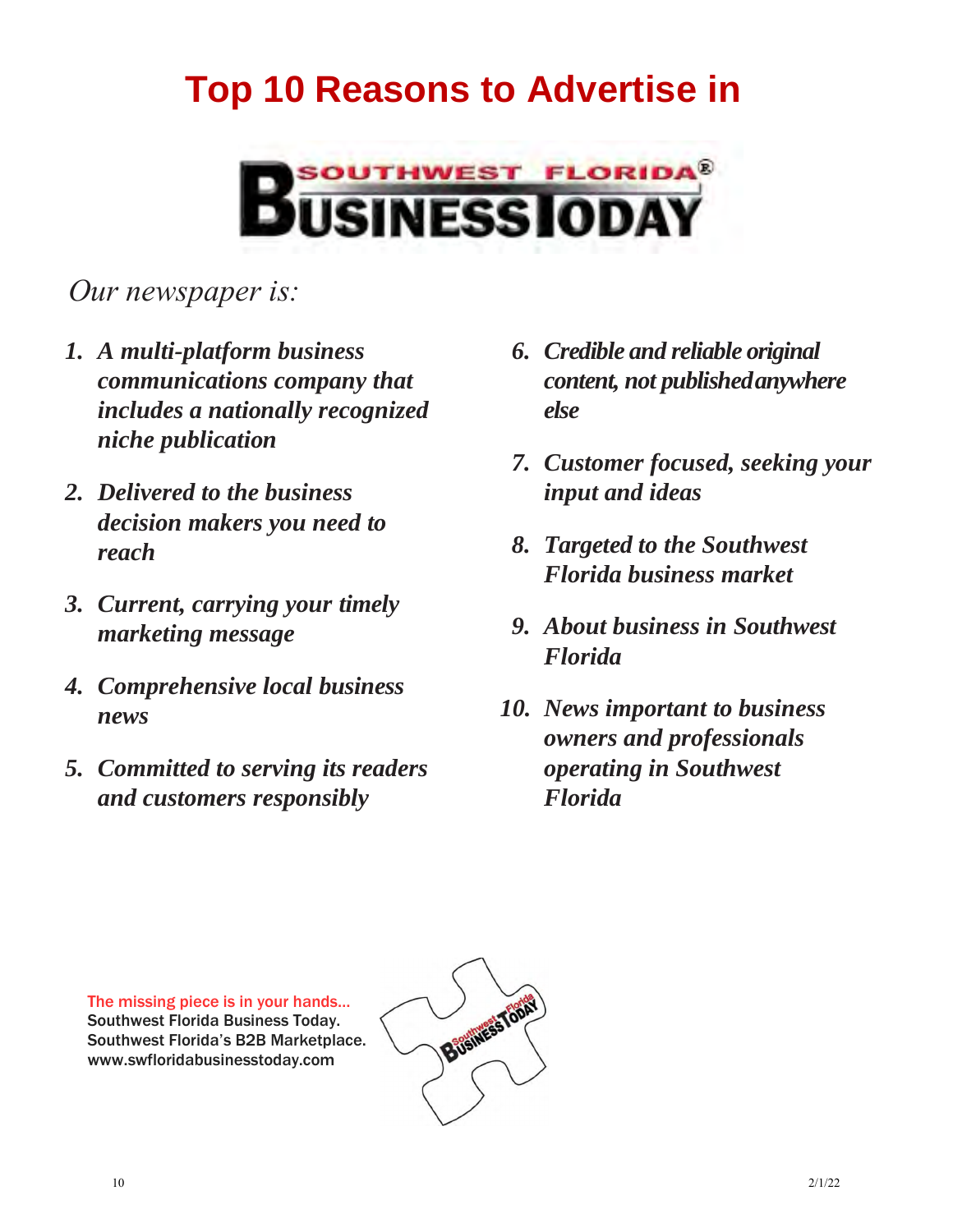

### **Distribution and Readership**

#### **PRINT DISTRIBUTION METHOD**

SWFBT is welcomed in to the business: we have lobby table and front desk distribution. Most distribution points receive 5-10 copies. Some, like some restaurants or hotels, require bigger drops. We pick up and track our returns. The newspaper is delivered in to the business during regular business hours.

#### **READERSHIP/TARGET AUDIENCE**

In terms of readers in-print and online, SWFBT targets the 1) sole proprietor, 2) the husband/wife businesses that work with a small staff and/or subcontractors and 3) the operations or sales manager of larger companies. We serve the business owner/operator who is in the field, keeping their pulse on the local marketplace. The goal is for every reader to get at least one thing out of the publication/website that the person can immediately apply to that person's business. The readership number we use is the national readership number used by B2B publications with distribution systems similar to ours: 4 readers per copy. So we are currently averaging almost 30,000 readers per issue.

#### **ADDITIONAL REACH**

Others use SWFBT in-print and online as a business tool. For instance, local commercial realtors use it to identify businesses who might need commercial real estate services. Salespeople use it to target potential business clients and some salespeople and/or business owners give it to their business clients as a value-added marketing tool. Others use it to send say, congratulatory notes to a client/colleague. One gentleman shared with me that a business owner read his guest column in the newspaper and proceeded to recruit him to go to work for him—in a very high-paying job. One guest columnist who happens to be a business broker said that he got a call from a very high-tech company in our area seeking his services. Other media have contacted some guest columnists to serve as experts in their fields. Our news is sometimes picked up by other media and has gone viral on social media. So the audience is definitely tiered on several levels.